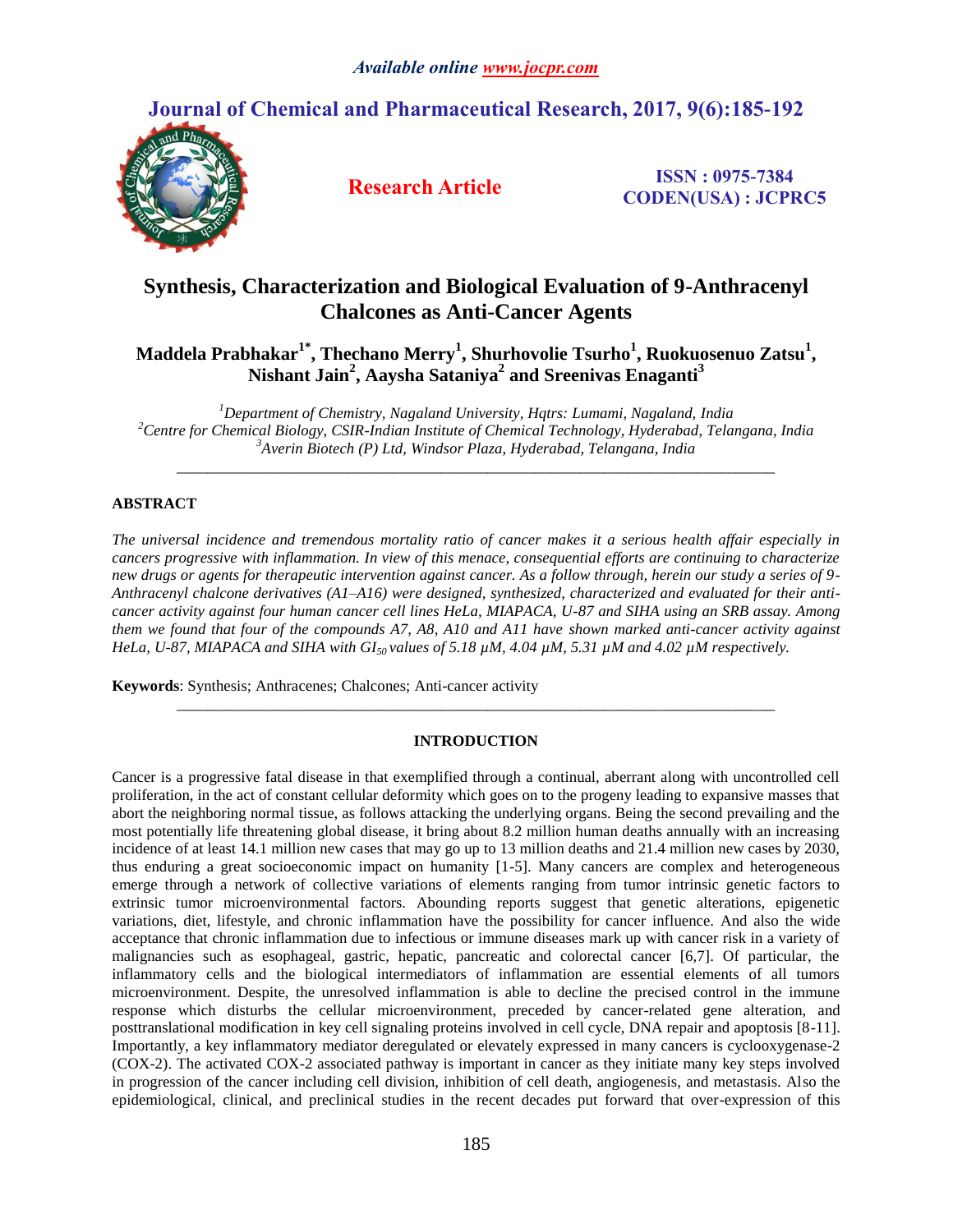inducible enzyme and its principle metabolic product prostaglandin E2 (PGE-2) may have increased possibility of exposure to many cancer types such as pancreatic gastric, breast, lung, colon, oesophageal, prostate, hepatocellular skin, cervical, bone etc. and their inhibition has the potential to reduce the risk of developing certain cancers [7,12- 16]. Thus the fact of interrelationship between inflammation and carcinogenesis affiliated with COX-2 overexpression makes this enzyme an attractive molecular target. In light of these circumstances, immense efforts on the effective prevention of cancer are of clinical importance with the targeted management of inflammation in daily practice, in an attempt to obtain new effective anticancer compounds [12-16]. Concurrently, explorations in a search for compounds with anti-cancer activity,  $\alpha$ ,-unsaturated carbonyl system based derivatives such as chalcones are of great interest as they have been used as a combinatorial starting point for novel medicinal entities and may also contribute to their antitumor properties. Also, chalcones have been proved to be having promising therapeutic efficacy in the management of many human cancers [1,17-19]. Chalcones are the compounds with 1,3 diphenylprop-2-en-1-one unsaturated carbonyl moiety, belonging to the flavonoid family, that encompass a broad range of natural as well as synthetic molecules [20,21]. They have been reported with varied pharmacological practice including antibacterial, anti-inflammatory, antioxidant, anti-tumor, antifungal, antimalarial and anti-invasive [22-29]. Recent studies make evident the absorbance of chalcones in the daily diet which appear to be promising as potential chemopreventive and chemotherapeutic compounds [30,31]. Chalcones exert their cytotoxic activities through multiple mechanisms from the very early stages to the very late stages. In the early stages, they inhibit tumor initiation via lowering the promotion, progression; angiogenesis and invasion there by decline the late stage of metastasis. Also they are predominant in the negative regulation of cell cycle progression that favors apoptosis mechanism in the transformed cells. Association of chalcones in these moderation processes is in consistence with their significance in the network of inflammatory cell-signaling pathways affiliated with tumor promotion. Besides these in comparison with the currently useful anticancer drugs that exhibit genotoxic effects via interacting with the nucleic acid amino groups, chalcones are unlike to react with the amino and hydroxyl groups on nucleic acids and thus would unlikely induce mutagenicity and carcinogenicity commonly associated with alkylating agents used in cancer chemotherapy. Also chalcones have the advantages of being inexpensive, available, safety profile, less toxic, oral administration and the ease of synthesis, thus making these compounds as an exceptional chemical template [32-34]. However, the various classes of chalcone derivatives with their anti-cancer activities were reported in the literature but 9-anthracenyl–chalcone derivatives with their anticancer activities are not explored much.

 $\mathcal{L}_\text{max}$ 

In order to explore diverse class of chalcone scaffolds, herein we report the design and synthesis of a series of 9- Anthracenyl chalcone derivatives (A1-A16) and examined there *in vitro* anti-cancer activity against four human cancer cell lines HeLa, MIAPACA, U-87 and SIHA.

#### **EXPERIMENTAL SECTION**

All commercially available chemicals, reagents and solvents were used as received. For thin layer chromatography (TLC), silica gel plates Merck 60 F254 were used and compounds were visualized by Iodine and or by UV light. All melting points were recorded on an IKON melting point apparatus and are uncorrected. Purity of the all synthesized 9-Anthracenyl chalcone products were confirmed by Binary Gradient HPLC-3000 system. IR spectra were recorded on JASCO FT/IR-5300. The <sup>1</sup>H-NMR and <sup>13</sup>C-NMR spectra were recorded at Bruker 400 MHz and 500 MHz, respectively. The chemical shifts are reported in ppm downfield to TMS ( $d = 0$ ) for <sup>1</sup>H NMR and relative to the central CDCl<sub>3</sub> resonance ( $d = 77.0$ ) for <sup>13</sup>C NMR. High-resolution mass spectra were recorded on micromass ESI-TOF MS.

#### **Synthesis**

To a mixture of 9-Acetyl anthracene (2 mmol), benzaldehyde (2 mmol) in methanol solution (5 mL) was added a catalytic amount of NaOH and the reaction mixture was stirred at room temperature for 24 hours. The progress of the reaction was monitored by thin layered chromatography (TLC) and after completion of the reaction was added ice cold water. The solid product was collected by filtration method and at that moment the product was washed with water (3-4 times) and finally washed with methanol to obtain the pure product. The same synthetic protocol was followed for the synthesis of all other 9-Anthracenyl Chalcone derivatives (Scheme 1 and Table 1).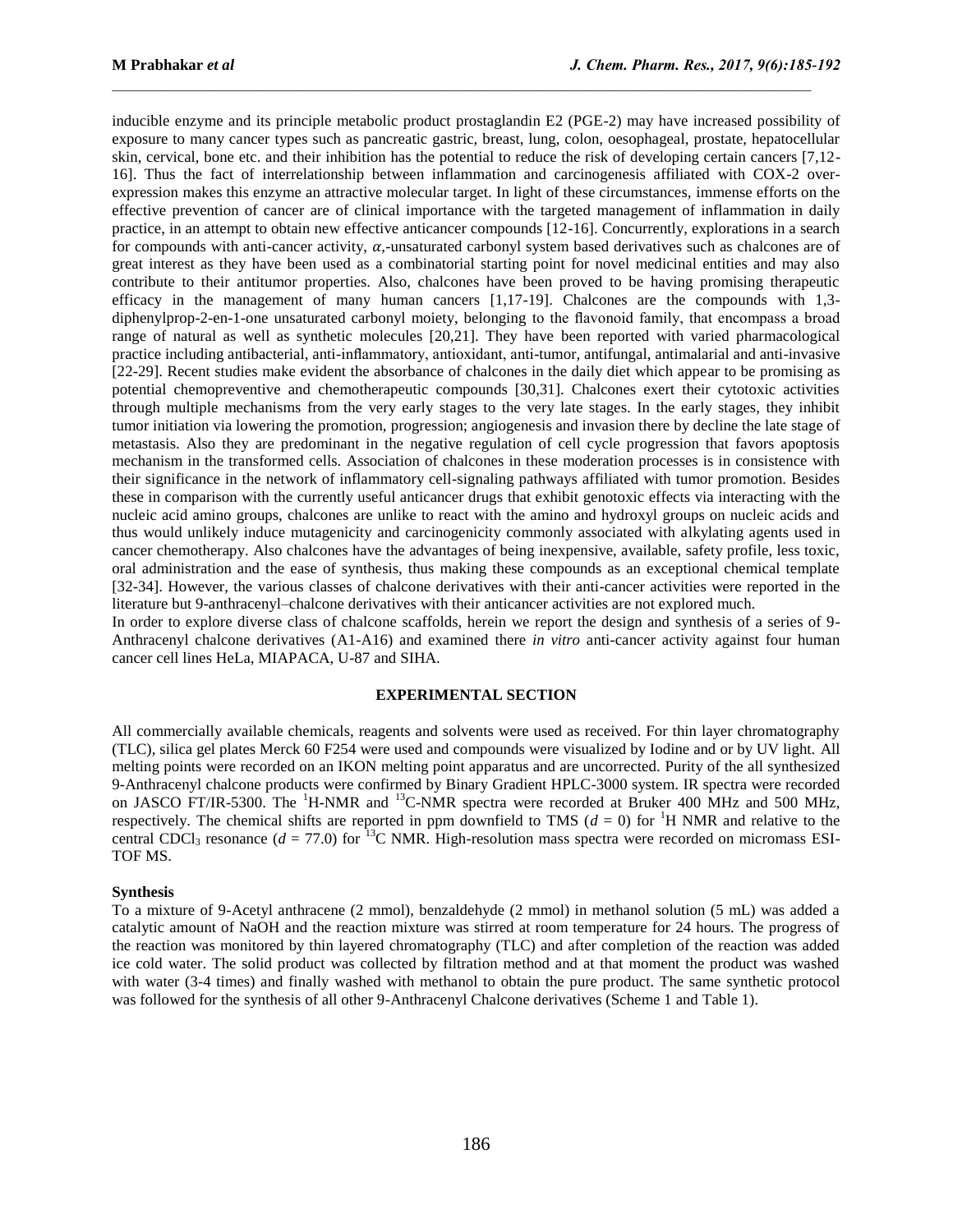

 $\mathcal{L}_\text{max}$ 

**Scheme 1: Synthesis of 9-anthracenyl chalcone derivatives (A1-A16)**

**Table 1: Synthesis of 9-anthracenyl chalcone derivatives (A1-A16) a**

| S. No.         | Compound       | Ar-CHO                       | Yields $(\% )$ | Mp (°C) |
|----------------|----------------|------------------------------|----------------|---------|
|                | A1             | Benzaldehyde                 | 86             | 186-189 |
| $\overline{c}$ | A2             | p-Chlorobenzaldehyde         | 90             | 157-160 |
| 3              | A <sub>3</sub> | p-Fluorobenzaldehyde         | 88             | 109-112 |
| 4              | A4             | p-Bromobenzaldehyde<br>80    |                | 167-170 |
| 5              | A5             | p-Methylbenzaldehyde         | 85             | 114-116 |
| 6              | A6             | m-Chlorobenzaldehyde         | 86             | 145-148 |
| 7              | A7             | p-Nitrobenzaldehyde          | 73             | 159-162 |
| 8              | A8             | p-Cyanobenzaldehyde          | 80             | 130-133 |
| 9              | A9             | m-Fluorobenzaldehyde         | 84             | 165-168 |
| 10             | A10            | m-Nitrobenzaldehyde          | 75             | 169-172 |
| 11             | A11            | p-Dimethylaminobenzaldehyde  | 80             | 171-174 |
| 12             | A12            | Furfuraldehyde               | 75             | 119-122 |
| 13             | A13            | 3,4,5-Trimethoxybenzaldehyde | 90             | 150-153 |
| 14             | A14            | 3,4-Dimethoxybenzaldehyde    | 88             | 104-107 |
| 15             | A15            | 4-Methoxybenzaldehyde<br>86  |                | 100-103 |
| 16             | A16            | Pyridine-4-carboxaldehyde    | 73             | 160-163 |

Note: <sup>a</sup>Reaction Conditions: 9-Acetyl Anthracene (2 mmol); Ar-CHO (2 mmol); NaOH in Methanol 24 h at RT

#### **Spectral Characterization**

#### **(E)-1-(anthracen-9-yl)-3-phenylprop-2-en-1-one** (**A1)**

Bright yellow solid, yield: 86%, m.p. 186-189°C, IR(KBr) cm<sup>-1</sup> 3132 (Aromatic C-H), 1639 (C=O), 1520 (olefinic C=C). <sup>1</sup>H NMR (400 MHz, CDCl3) δ 8.57 (s, 1H, Ar-H), 8.08 (d, *J* = 8.2 Hz, 2H, Ar-H), 7.97 (d, *J* = 8.2 Hz, 2H, Ar-H), 7.50 –7.45 (m, 4H, Ar-H), 7.46 –7.44 (m, 2H, Ar-H, =CH), 7.3–7.32 (m, 4H, Ar-H), 7.2–7.25 (m, 1H, =CH). <sup>13</sup>C NMR (400 MHz, CDCl<sub>3</sub>) δ 200.19, 147.90, 134.62, 134.29, 131.17, 131.01, 129.19, 128.95, 128.69, 128.65, 128.45, 126.60, 126.66, 125.55, 125.31. HRMS (m/z) 309.1273 (M+1) observed for  $C_{23}H_{16}O$ .

#### **(E)-1-(anthracen-9-yl)-3-(4-chlorophenyl)prop-2-en-1-one** (**A2)**

Pale yellow solid, yield: 90%, m.p. 157-160°C, IR(KBr) cm<sup>-1</sup> 3049 (Aromatic C-H), 1629 (C=O), 1577 (olefinic C=C). <sup>1</sup>H NMR (400 MHz, CDCl3) δ 8.57 (s, 1H, Ar-H), 8.08 (d, *J* = 8.2 Hz, 2H, Ar-H), 7.92 (d, *J* = 8.1 Hz, 2H, Ar-H), 7.51 – 7.49 (m, 5H, Ar-H), 7.37 (d, *J* = 7.4 Hz, 1H, =CH), 7. 32 (d, *J* = 7.4 Hz, 1H, =CH), 7.28 – 7.25 (m, 1H, Ar-H), 7.24 –7.22 (m, 1H, Ar-H), 7.20 – 7.18 (m, 1H, Ar-H). <sup>13</sup>C NMR (400 MHz, CDCl3) δ 199.87, 146.13, 136.96, 134.35, 132.78, 131.14, 129.75, 129.51, 129.22, 128.70, 128.56, 128.39, 126.72, 125.55, 125.17. HRMS (m/z) 343.0882 (M+1) observed for  $C_{23}H_{15}ClO$ .

## **(E)-1-(anthracen-9-yl)-3-(4-fluorophenyl)prop-2-en-1-one** (**A3)**

Orange yellow solid, yield: 88%, m.p. 109-112°C, IR(KBr) cm<sup>-1</sup> 3059 (Aromatic C-H), 1629 (C=O), 1587 (olefinic C=C). <sup>1</sup>H NMR (400 MHz, CDCl<sub>3</sub>) δ 8.56 (s, 1H, Ar-H), 8.09 – 8.06 (m, 2H, Ar-H), 7.94 – 7.70 (m, 2H, Ar-H), 7.53 – 7.42 (m, 6H, Ar-H), 7.23 – 7.22 (m, 2H, =CH), 7.06 – 7.01 (m, 2H, Ar-H). <sup>13</sup>C NMR (400 MHz, CDCl3) δ 200.00, 165.56, 163.04, 146.49, 134.45, 131.14, 130.66, 130.57, 130.50, 128.92, 128.49, 128.31, 126.69, 125.55, 125.22, 116.25. HRMS (m/z) 327.1183 (M+1) observed for  $C_{23}H_{15}FO$ .

# **(E)-1-(anthracen-9-yl)-3-(4-bromophenyl)prop-2-en-1-one** (**A4)**

Pale yellow solid, yield: 80%, m.p. 167-170°C, IR(KBr) cm<sup>-1</sup> 3054 (Aromatic C-H), 1634 (C=O), 1582 (olefinic C=C). <sup>1</sup>H NMR (400 MHz, CDCl<sub>3</sub>) δ 8.61 (s, 1H, Ar-H), 8.09 – 8.06 (m, 2H, Ar-H), 7.93 – 7.90 (m, 2H, Ar-H), 7.54 – 7.44 (m, 7H, Ar-H), 7.33 – 7.25 (m, 3H, Ar-H, =CH). <sup>13</sup>C NMR (400 MHz, CDCl<sub>3</sub>)  $\delta$  199.86, 134.34, 134.10, 133.20, 132.19, 131.13, 129.93, 129.59, 128.72, 128.59, 128.40, 126.74, 125.57, 125.36, 125.17. HRMS (m/z) 388.0409 (M+1) observed for  $C_{23}H_{15}BrO$ .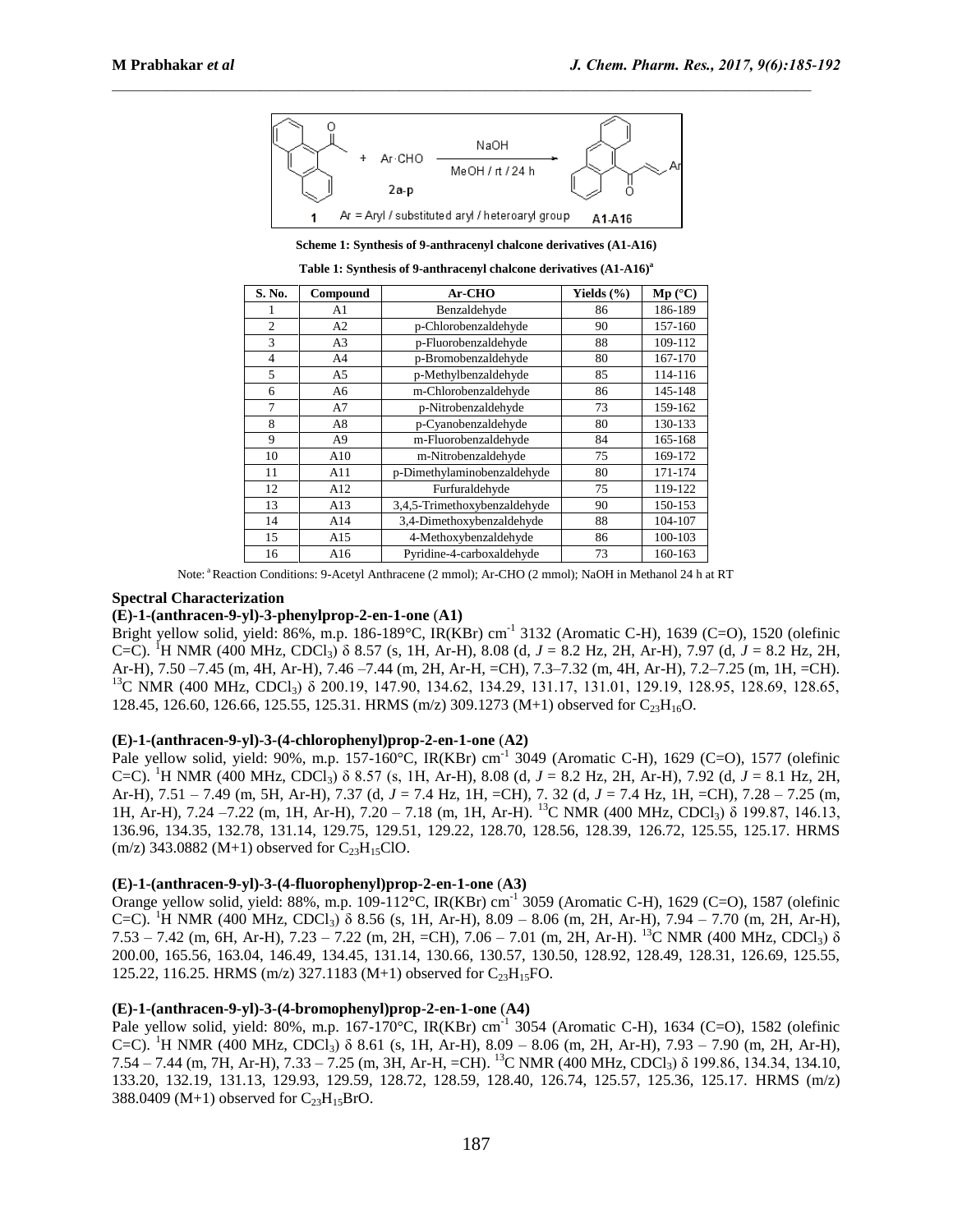# **(E)-1-(anthracen-9-yl)-3-(p-tolyl)prop-2-en-1-one** (**A5)**

Bright orange solid, yield: 85%, m.p. 114-116°C, IR(KBr) cm<sup>-1</sup> 3044 (Aromatic C-H), 1629 (C=O), 1580 (olefinic C=C). <sup>1</sup>H NMR (400 MHz, CDCl3) δ 8.56 (s, 1H, Ar-H), 8.08 (d, *J* = 8.2 Hz, 2H, Ar-H), 7.93 (d, *J* = 8.2 Hz, 2H, Ar-H), 7.52 – 7.45 (m, 5H, Ar-H), 7.37 – 7.33 (m, 2H, Ar-H), 7.26 (d, *J* = 7.3 Hz, 1H, =CH), 7.25 – 7.18 (m, 1H, Ar-H), 7.15 (d, *J* = 7.3 Hz, 1H, =CH), 2.35 (s, 3H, CH<sub>3</sub>). <sup>13</sup>C NMR (400 MHz, CDCl<sub>3</sub>) δ 200.26, 131.56, 131.15, 129.80, 129.68, 129.23, 128.68, 128.62, 128.41, 128.30, 128.09, 127.95, 126.55, 125.50, 125.36, 21.51. HRMS  $(m/z)$  323.1435 (M+1) observed for  $C_{24}H_{18}O$ .

 $\mathcal{L}_\text{max}$ 

# **(E)-1-(anthracen-9-yl)-3-(3-chlorophenyl)prop-2-en-1-one** (**A6)**

Bright orange solid, yield: 86%, m.p. 145-148°C, IR(KBr) cm<sup>-1</sup> 3054 (Aromatic C-H), 1629 (C=O), 1562 (olefinic C=C). <sup>1</sup>H NMR (400 MHz, CDCl3) δ 8.57 (s, 1H, Ar-H), 8.08 (d, *J* = 8.2 Hz, 2H, Ar-H), 7.91 (d, *J* = 8.2 Hz, 2H, Ar-H), 7.53 – 7.47 (m, 5H, Ar-H), 7.42 (d, *J* = 7.6 Hz, 1H, =CH), 7.36 – 7.25 (m, 4H, Ar-H, =CH). <sup>13</sup>C NMR (400 MHz, CDCl<sub>3</sub>) δ 199.84, 145.89, 144.49, 136.12, 135.00, 134.20, 133.54, 131.13, 130.73, 130.13, 128.73, 128.38, 127.97, 126.77, 126.64, 125.55, 125.11. HRMS (m/z) 343.0882 (M+1) observed for  $C_{23}H_{15}ClO$ .

## **(E)-1-(anthracen-9-yl)-3-(4-nitrophenyl)prop-2-en-1-one** (**A7)**

Yellow solid, yield:  $73\%$ , m.p.  $159-162^{\circ}$ C, IR(KBr) cm<sup>-1</sup> 3039 (Aromatic C-H), 1639 (C=O), 1539 (olefinic C=C). <sup>1</sup>H NMR (400 MHz, CDCl<sub>3</sub>) δ 8.58 (s, 1H, Ar-H), 8.17 (d, *J* = 8.2 Hz, 2H, Ar-H), 7.08 (d, *J* = 8.2 Hz, 2H, Ar-H), 7.91 – 7.80 (m, 2H, Ar-H), 7.59 – 7.55 (m, 2H, Ar-H), 7.53 – 7.48 (m, 4H, Ar-H), 7.34 (d, *J* = 7.6 Hz, 1H, =CH), 7.28 (d, *J* = 7.6 Hz, 1H, =CH). <sup>13</sup>C NMR (400 MHz, CDCl3) δ 199.34, 148.72, 143.87, 140.39, 133.75, 132.35, 131.11, 129.11, 128.99, 128.84, 128.39, 126.98, 125.66, 124.91, 124.07. HRMS (m/z) 354.1120 (M+1) observed for  $C_{23}H_{15}NO_3.$ 

## **(E)-4-(3-(anthracen-9-yl)-3-oxoprop-1-en-1-yl)benzonitrile** (**A8)**

Bright orange solid, yield: 80%, m.p. 130-133°C, IR(KBr) cm<sup>-1</sup> 3054 (Aromatic C-H), 2228 (CN), 1644 (C=O), 1598 (olefinic C=C). <sup>1</sup>H NMR (400 MHz, CDCl3) δ 8.58 (s, 1H, Ar-H), 8.01 (d, *J* = 8.2 Hz, 2H, Ar-H), 7.88 (d, *J* = 8.2 Hz, 2H, Ar-H), 7.64 – 7.61 (m, 2H, Ar-H), 7.55 – 7.49 (m, 6H, Ar-H), 7.36 – 7.22 (m, 2H, =CH). <sup>13</sup>C NMR (400 MHz, CDCl<sub>3</sub>) δ 199.45, 144.51, 138.58, 132.58, 131.78, 131.11, 128.92, 128.85, 128.81, 128.38, 127.22, 126.93, 125.63, 124.93, 118.19, 113.88. HRMS (m/z) 334.1223 (M+1) observed for  $C_{24}H_{15}NO$ .

# (**E)-1-(anthracen-9-yl)-3-(3-fluorophenyl)prop-2-en-1-one** (**A9)**

Bright orange solid, yield: 84%, m.p. 165-168°C, IR(KBr) cm<sup>-1</sup> 3065 (Aromatic C-H), 1634 (C=O), 1582 (olefinic C=C). <sup>1</sup>H NMR (400 MHz, CDCl3) δ 8.58 (s, 1H, Ar-H), 8.09 (d, *J* = 8.2 Hz, 2H, Ar-H), 7.90 (d, *J* = 8.1 Hz, 2H, Ar-H), 7.55 – 7.46 (m, 4H, Ar-H), 7.35 – 7.30 (m, 2H, Ar-H), 7.28 (d, *J* = 7.6 Hz, 1H, =CH), 7.22 (d, *J* = 7.6 Hz, 1H, =CH), 7.18 – 7.15 (m, 1H, Ar-H), 7.10 – 7.06 (m, 1H, Ar-H). <sup>13</sup>C NMR (400 MHz, CDCl<sub>3</sub>) δ 199.89, 161.97, 146.11, 134.23, 134.12, 131.13, 130.49, 130.49, 130.42, 130.18, 128.63, 128.39, 128.20, 127.97, 127.29, 126.75, 124.58, 123.86, 122.43. HRMS (m/z) 327.1180 (M+1) observed for  $C_{23}H_{15}FO$ .

#### (**E)-1-(anthracen-9-yl)-3-(3-nitrophenyl)prop-2-en-1-one** (**A10)**

Bright orange solid, yield: 75%, m.p. 169-172°C, IR(KBr) cm<sup>-1</sup> 3054 (Aromatic C-H), 1639 (C=O), 1520 (olefinic C=C). <sup>1</sup>H NMR (400 MHz, CDCl3) δ 8.59 (s, 1H, Ar-H), 8.26 (d, *J* = 8.2 Hz, 1H, Ar-H), 8.20 (d, *J* = 8.4 Hz, 1H, Ar-H), 8.12 – 8.06 (m, 2H, Ar-H), 7.92 – 7.80 (m, 2H, Ar-H), 7.79 – 7.76 (m, 1H, Ar-H), 7.57 – 7.47 (m, 5H, Ar-H), 7.36 (d, *J* = 7.2 Hz, 1H, =CH), 7.27 (d, *J* = 7.3 Hz, 1H, =CH). <sup>13</sup>C NMR (400 MHz, CDCl3) δ 119.53, 148.62, 114.23, 136.05, 133.85, 133.75, 131.45, 131.11, 129.97, 128.93, 128.83, 128.38, 128.31, 126.95, 125.64, 125.00, 123.05. HRMS (m/z) 354.1134 (M+1) observed for  $C_{23}H_{15}NO_3$ .

#### (**E)-1-(anthracen-9-yl)-3-(4-(dimethylamino)phenyl)prop-2-en-1-one** (**A11)**

Bright orange solid, yield: 80%, m.p. 171-174°C, IR(KBr) cm<sup>-1</sup> 3054 (Aromatic C-H), 2362 (N-CH), 1630 (C=O), 1572 (olefinic C=C). <sup>1</sup>H NMR (500 MHz, CDCl3) δ 8.53 (s, 1H, Ar-H), 8.06 (d, *J* = 8.2 Hz, 2H, Ar-H), 7.98 (d, *J* = 8.4 Hz, 2H, Ar-H), 7.51 – 7.44 (m, 4H, Ar-H), 7.33 – 7.28 (m, 2H, =CH), 7.15 (d, *J* = 7.4 Hz, 2H, , Ar-H), 6.60 (d, *J*  $= 7.4$  Hz, 2H, Ar-H), 3.00 (s, 6H, CH<sub>3</sub>). <sup>13</sup>C NMR (500 MHz, CDCl<sub>3</sub>) δ 199.85, 152.32, 149.18, 135.62, 134.10, 133.56, 130.65, 128.48, 128.44, 127.81, 127.23, 126.27, 128.73, 125.73, 124.37, 111.72, 40.02. HRMS (m/z) 374.1521 (M+23) observed for  $C_{25}H_{21}NO$ .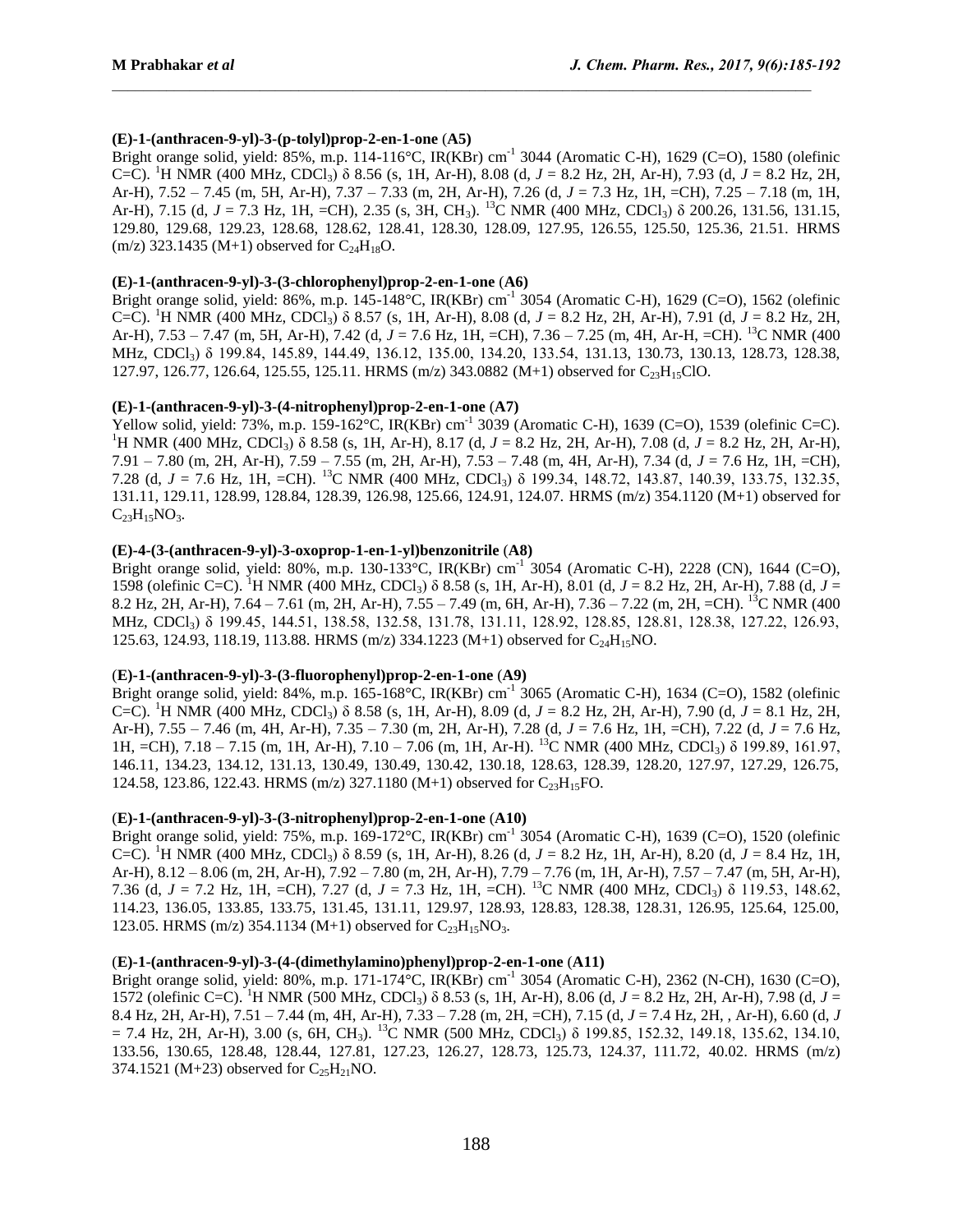## (**E)-1-(anthracen-9-yl)-3-(furan-2-yl)prop-2-en-1-one** (**A12)**

Bright yellow solid, yield: 75%, m.p. 119-122°C, IR(KBr) cm<sup>-1</sup> 3106 (Aromatic C-H), 1618 (C=O), 1541 (olefinic C=C). <sup>1</sup>H NMR (500 MHz, CDCl<sub>3</sub>)  $\delta$  8.55 (s, 1H, Ar-H), 8.08 – 8.04 (m, 2H, Ar-H), 7.94 – 7.91 (m, 2H, Ar-H), 7.54 – 7.45 (m, 5H, Ar-H), 7.16 (d, *J* = 8.4 Hz, 1H, =CH), 6.95 (d, *J* = 8.4 Hz, 1H, =CH), 6.54 – 6.51 (m, 1H, Ar-H), 6.45 (dd, *J* = 6.4 Hz, *J* = 2.7 Hz, 1H, Ar-H). <sup>13</sup>C NMR (500 MHz, CDCl3) δ 199.53, 150.79, 145.67, 134.46, 133.63, 131.13, 128.40, 128.34, 127.23, 126.67, 126.39, 125.51, 125.32, 116.98, 112.80. HRMS (m/z) 321.0890  $(M+23)$  observed for  $C_{21}H_{14}O_2$ .

 $\mathcal{L}_\text{max}$ 

# (**E)-1-(anthracen-9-yl)-3-(3,4,5-trimethoxyphenyl)prop-2-en-1-one** (**A13)**

Yellow solid, yield: 90%, m.p. 150-153°C, IR(KBr) cm<sup>-1</sup> 3059 (Aromatic C-H), 1629 (C=O), 1572 (olefinic C=C). <sup>1</sup>H NMR (400 MHz, CDCl<sub>3</sub>)  $\delta$  8.57 (s, 1H, Ar-H), 8.10 – 8.07 (m, 2H, Ar-H), 7.94 – 7.91 (m, 2H, Ar-H), 7.54 – 7.47 (m, 4H, Ar-H), 7.23 (d, *J* = 8.9 Hz, 1H, =CH), 7.14 (d, *J* = 8.9 Hz, 1H, =CH), 6.68 (s, 2H, Ar-H), 3.86 (s, 3H, OCH<sub>3</sub>), 3.82 (s, 6H, OCH<sub>3</sub>). <sup>13</sup>C NMR (400 MHz, CDCl<sub>3</sub>) δ 200.08, 153.50, 153.44, 148.06, 140.86, 134.64, 131.26, 131.16, 129.62, 128.70, 128.63, 128.42, 128.30, 126.64, 125.33, 60.96, 56.17. HRMS (m/z) 421.1418 (M+23) observed for  $C_{26}H_{22}O_4$ .

## (**E)-1-(anthracen-9-yl)-3-(3,4-dimethoxyphenyl)prop-2-en-1-one** (**A14)**

Pale yellow solid, yield: 88%, m.p. 104-107°C, IR(KBr) cm<sup>-1</sup> 2992 (Aromatic C-H), 1624 (C=O), 1598 (olefinic C=C). <sup>1</sup>H NMR (400 MHz, CDCl<sub>3</sub>)  $\delta$  8.55 (s, 1H, Ar-H), 8.08 – 8.06 (m, 2H, Ar-H), 7.96 – 7.94 (m, 2H, Ar-H), 7.55 – 7.45 (m, 6H, Ar-H), 7.20 (s, 1H, Ar-H), 7.18 (d, *J* = 9.1 Hz, 1H, =CH), 6.99 (d, *J* = 9.1 Hz, 1H, =CH), 3.89  $(s, 3H, OCH_3)$ , 3.86  $(s, 3H, OCH_3)$ . <sup>13</sup>C NMR (400 MHz, CDCl<sub>3</sub>)  $\delta$  200.04, 151.84, 149.29, 148.09, 131.17, 128.83, 128.60, 128.40, 128.19, 127.28, 126.77, 126.54, 125.51, 125.33, 1233.50, 11.06, 110.18, 55.99, 55.89. HRMS (m/z) 391.1310 (M+23) observed for  $C_{25}H_{20}O_3$ .

#### (**E)- 1-(anthracen-9-yl)-3-(4-methoxyphenyl)prop-2-en-1-one** (**A15)**

Pale yellow solid, yield: 86%, m.p. 100-103°C, IR(KBr) cm<sup>-1</sup> 3059 (Aromatic C-H), 1629 (C=O),1567 (olefinic C=C). <sup>1</sup>H NMR (500 MHz, CDCl<sub>3</sub>) δ 8.55 (s, 1H, Ar-H), 8.08 – 8.05 (m, 2H, Ar-H), 7.96 – 7.94 (m, 2H, Ar-H), 7.52 – 7.46 (m, 4H, Ar-H), 7.40 (d, *J* = 9.4 Hz, 2H, Ar-H), 7.21 – 7.19 (m, 2H, =CH), 7.85 (d, *J* = 9.4 Hz, 2H, Ar-H), 3.81 (s, 3H, OCH3). <sup>13</sup>C NMR (500 MHz, CDCl3) δ 200.15, 162.07, 147.95, 134.12, 131.16, 130.49, 128.61, 128.41, 128.07, 127.23, 127.08, 126.52, 125.50, 125.35, 114.42, 55.40. HRMS (m/z) 361.1203 (M+23) observed for  $C_{24}H_{18}O_2.$ 

#### (**E)-1-(anthracen-9-yl)-3-(pyridin-4-yl)prop-2-en-1-one** (**A16)**

Dark orange solid, yield: 73%, m.p. 160-163°C, IR(KBr) cm<sup>-1</sup> 3049 (Aromatic C-H), 1634 (C=O), 1582 (olefinic C=C). <sup>1</sup>H NMR (400 MHz, CDCl<sub>3</sub>)  $\delta$  8.60 – 8.57 (m, 3H, Ar-H), 8.08 – 8.07 (m, 2H, Ar-H), 7.89 – 7.87 (m, 2H, Ar-H), 7.51 – 7.48 (m, 2H, Ar-H), 7.40 (d, *J* = 8.1 Hz, 2H, Ar-H), 7.27 (d, *J* = 8.1 Hz, 2H, Ar-H), 7.25 – 7.15 (m, 2H, =CH). <sup>13</sup>C NMR (400 MHz, CDCl<sub>3</sub>) δ 119.56, 150.56, 144.04, 141.49, 132.65, 131.09, 128.98, 128.81, 128.39, 127.20, 126.96, 125.64, 124.91, 122.05. HRMS (m/z) 332.1054 (M+23) observed for  $C_2H_15NO$ .

#### **Biological Activity**

The human cancer cell lines HeLa, MIAPACA, U-87 and SIHA, used in this study were purchased from the American Type Culture Collection (ATCC, United States) and were maintained in Dulbecco's modified Eagle's medium (containing 10% FBS in a humidified atmosphere of 5%  $CO<sub>2</sub>$  at 37°C). The synthesized test compounds were evaluated for their *in vitro* anti-proliferative activity in these four different human cancer cell lines compared with the standard drug Nocodazole. A protocol of 48 h continuous drug exposure was used and an SRB cell proliferation assay was used to estimate cell viability or growth. All the cell lines were grown in Dulbecco's modified Eagle's medium (containing 10% FBS in a humidified atmosphere of 5% CO at 37°C). Cells were trypsinized when sub-confluent from T25 flasks/60 mm dishes and seeded in 96-well plates in 100 mL aliquots at plating densities depending on the doubling time of individual cell lines. The microtiter plates were incubated at  $37^{\circ}$ C, 5% CO<sub>2</sub>, 95% air, and 100% relative humidity for 24 h prior to the addition of experimental drugs and were incubated for 48 h with different doses (0.01, 0.1, 1, 10, 100 mM) of the prepared derivatives. After incubation at 37°C for 48 h, the cell monolayers were fixed by the addition of 10% (wt/vol) cold trichloroacetic acid and incubated at 4°C for 1 h and were then stained with 0.057% SRB dissolved in 1% acetic acid for 30 min at room temperature. Unbound SRB was washed with 1% acetic acid. The protein-bound dye was dissolved in 10 mM Tris base solution for OD determination at 510 nm using a microplate reader (Enspire, Perkin Elmer, USA). Using the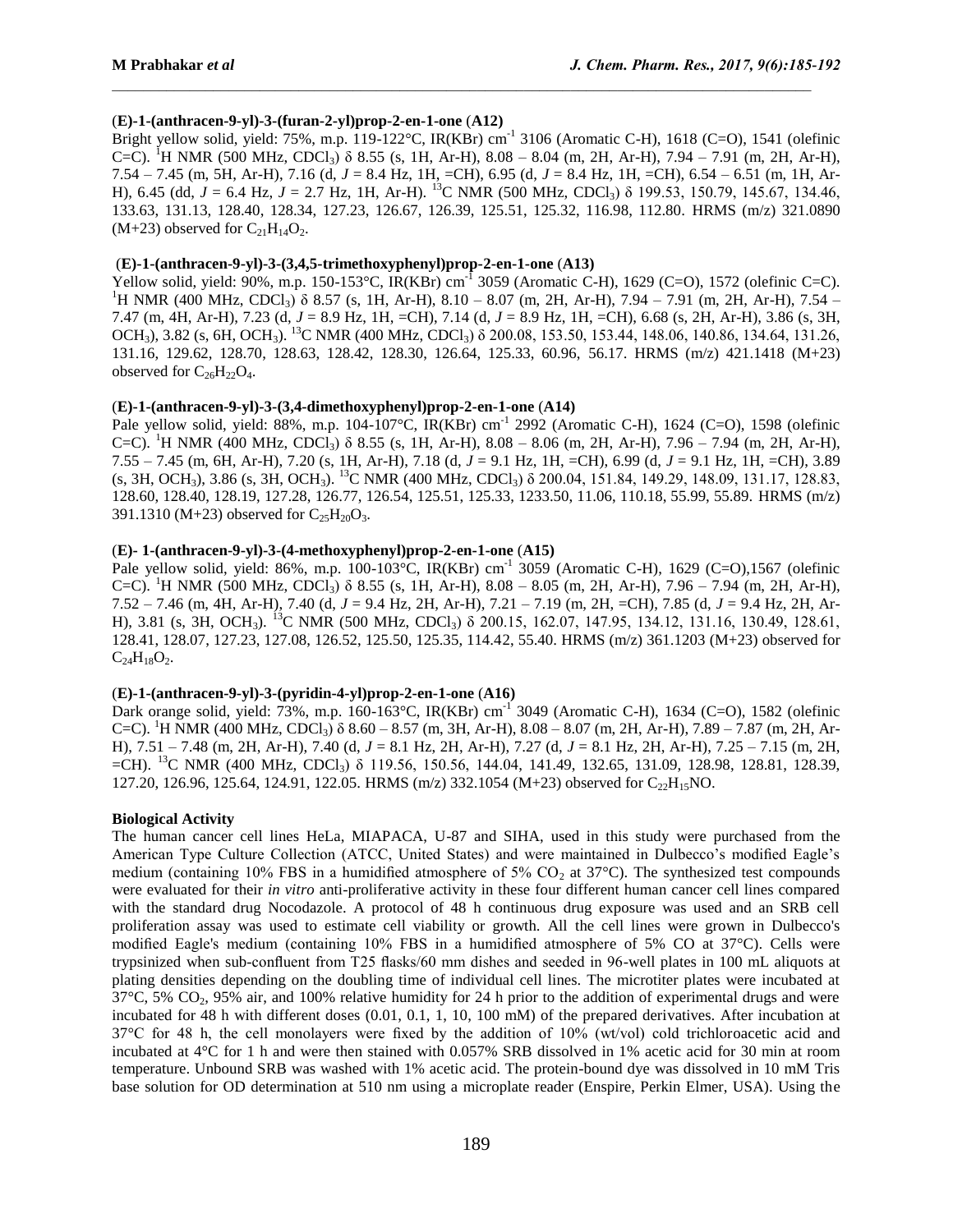seven absorbance measurements [time zero, (Tz), control growth, (C), and test growth in the presence of drug at the five concentration levels (Ti)], the percentage growth was calculated at each of the drug concentrations levels.

 $\mathcal{L}_\text{max}$ 

Percentage growth inhibition was calculated as:

 $[(Ti-Tz)/(C-Tz)]$  x 100 for concentrations for which  $Ti \gg Tz$ 

 $[(Ti-Tz)/Tz]$  x 100 for concentrations for which  $Ti < Tz$ .

The dose response parameter, growth inhibition of 50% (GI was calculated from  $[(Ti-Tz)/(CTz)] \times 100 = 50$ , which is the drug concentration resulting in a 50% reduction in the net protein increase (as measured by SRB staining) in control cells during the drug incubation. Values were calculated for this parameter if the level of activity is reached; however, if the effect is not reached or is exceeded, the value for that parameter was expressed as greater or less than the maximum or minimum concentration tested.

#### **RESULTS AND DISCUSSION**

#### **Chemistry**

In the current work a series of 9-Anthraacenyl chalcones were designed and synthesized by Claisen-Schmidt condensation reaction from commercially available 9-acetyl anthracene with various aromatic/heteroaromatic aldehydes catalyzed by sodium hydroxide in methanol solution at room temperature for 24 hours and afforded desired 9-Anthraacenyl chalcone derivatives (Scheme 1). Practically all 9-Anthraacenyl chalcone derivatives (A1- A16) were synthesized by using aforementioned conditions and the results show that the condensation reaction proved to be general and quit efficient synthetic protocol for aryl, hereto aryl and tolerated a verity of functional groups on the phenyl ring regardless whether electron-donating or electron-withdrawing in character. The chemical structures of 9-Anthraacenyl chalcone products are summarized in Figure 1.



**Figure 1: Structures of the synthesized 9-anthracenyl chalcones (A1-A16)**

#### **Anti-cancer Activity**

The *in vitro* anti-proliferative activity of the synthesized compounds were evaluated against a panel of four different human cancer cell lines, HeLa, MIAPACA, U-87 and SIHA. The results for compounds  $A1-A16$  are shown as  $GI<sub>50</sub>$ values calculated using SRB assay are tabulated in Table 2. The  $GI<sub>50</sub>$  concentration for each compound was calculated with reference to a control sample, which represents the concentration that results in a 50% decrease in cell growth/proliferation after 48 h incubation in the presence of drug. The cytotoxic activities of synthesized compounds were compared with the activity exhibited by the reference drug Nocodazole. Based on the data obtained, most of the compounds possess  $GI_{50}$  values were at the 4.02  $\mu$ M to 19.57  $\mu$ M range. Among all the synthesized 9-Anthracenyl chalcones, compounds **A7**, **A8**, **A10** and **A11** were found to be the most potent against all the four human cancer cell lines with the GI values below 10  $\mu$ M. ranging from 5.18 to 8.41, 4.04 to 7.24, 5.31 to 7.16 and 4.02 to7.03 µM respectively.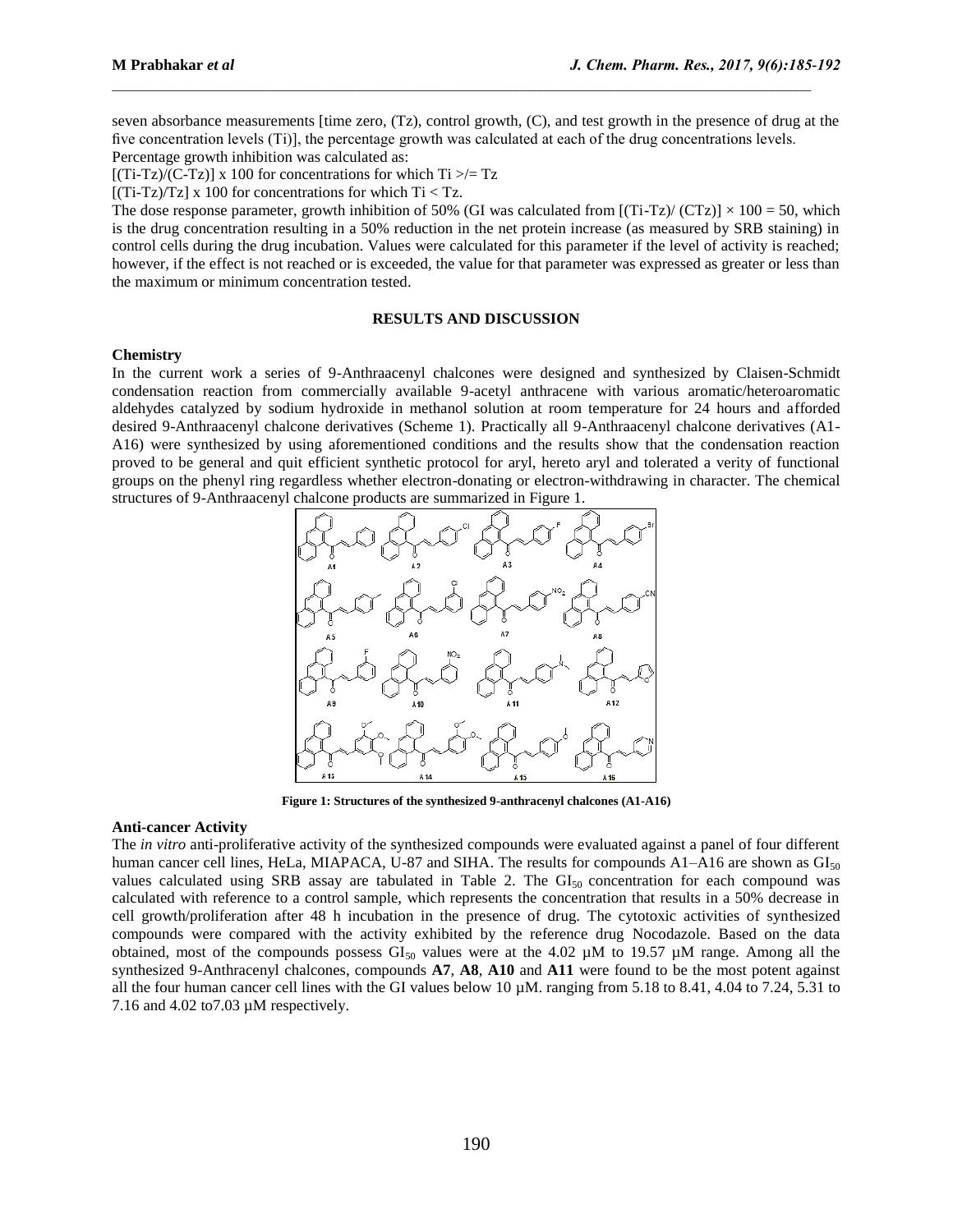| Compound          | HELA GI50(µM)    | U-87 GI50 $(\mu M)$ | MIAPACA GI50(µM) | $SIHA$ $GI50(\mu M)$ |
|-------------------|------------------|---------------------|------------------|----------------------|
| A1                | $12.3 \pm 0.05$  | $14.44 \pm 0.07$    | $11.39 \pm 0.06$ | $16.25 \pm 0.07$     |
| A2                | $17.06 \pm 0.07$ | $15.10 \pm 0.05$    | $13.06 \pm 0.07$ | $14.50 \pm 0.06$     |
| A3                | $16.10 \pm 0.07$ | $13.10 \pm 0.05$    | $16.4 \pm 0.06$  | $15.22 \pm 0.07$     |
| A <sub>4</sub>    | $11.02 \pm 0.05$ | $14.80 \pm 0.06$    | $15.34 \pm 0.03$ | $13.44 \pm 0.06$     |
| A <sub>5</sub>    | $18.50 \pm 0.06$ | $17 \pm 0.06$       | $12.10 \pm 0.06$ | $18.29 \pm 0.05$     |
| A6                | $11.06 \pm 0.06$ | $13.48 \pm 0.07$    | $15.55 \pm 0.08$ | $14.08 \pm 0.05$     |
| A7                | $5.18 \pm 0.05$  | $6.18 \pm 0.06$     | $8.41 \pm 0.06$  | $7.06 \pm 0.06$      |
| A8                | $6.47 \pm 0.06$  | $4.04 \pm 0.06$     | $5.46 \pm 0.05$  | $7.24 \pm 0.06$      |
| A9                | $14.06 \pm 0.06$ | $15.06 \pm 0.06$    | $12.52 \pm 0.06$ | $19.57 \pm 0.07$     |
| A10               | $6.65 \pm 0.05$  | $7.16 \pm 0.06$     | $5.31 \pm 0.05$  | $6.16 \pm 0.06$      |
| <b>A11</b>        | $5.65 \pm 0.07$  | $7.03 \pm 0.07$     | $6.44 \pm 0.05$  | $4.02 \pm 0.07$      |
| A12               | $13.35 \pm 0.06$ | $12.55 \pm 0.07$    | $12.36 \pm 0.08$ | $14.28 \pm 0.06$     |
| A13               | $12.30 \pm 0.6$  | $10.86 \pm 0.08$    | $14.31 \pm 0.08$ | $11.53 \pm 0.05$     |
| A14               | $13.08 \pm 0.06$ | $14.33 \pm 0.05$    | $11.30 \pm 0.05$ | $15.02 \pm 0.08$     |
| A15               | $16.89 \pm 0.05$ | $13.65 \pm 0.06$    | $18.05 \pm 0.05$ | $19.43 \pm 0.08$     |
| A16               | $15.44 \pm 0.05$ | $11.43 \pm 0.07$    | $12.64 \pm 0.06$ | $17.62 \pm 0.07$     |
| <b>Nocodazole</b> | $0.567 \pm 0.2$  | $0.667 \pm 0.3$     | $0.782 \pm 0.2$  | $0.884 \pm 0.1$      |

**Table 2: Anti-cancer activities of synthesized 9-anthracenyl chalcone derivatives A1-A16 against human cancer cell lines**

 $\mathcal{L}_\text{max}$ 

#### **CONCLUSION**

The present study described the synthesis, characterization and evaluation of 9-Anthracenyl chalcone derivatives for their anticancer activity. We have identified the compounds **A7**, **A8**, **A10** and **A11** as effective considering their significant cytotoxic activity against the four human cancer cell lines HeLa, MIAPACA, U-87 and SIHA. Further these observations may facilitate a promising approach to design novel anticancer agents based on the potent compound by structural modifications of these series of 9-Anthracenyl chalcones can lead to discover better anticancer agents as clinical candidates.

#### **ACKNOWLEDGMENTS**

We gratefully acknowledge the Science and Engineering Research Board, Department of Science and Technology (SERB-DST), Govt. India for financial support for our research. We highly thankful to Prof. Samar K Das for his constant help and support towards our academic research. We thank School of Chemistry, HCU, for Spectroscopic data under UGC-Networking Programme, India. RZ thank SERB-DST for fellowship. TM and ST thank UGC for NFHE. We thank Department of Chemistry, Nagaland University, India.

#### **REFERENCES**

- [1] M Das; K Manna. *J Toxicol*. **2016**.
- [2] KM Amin; AM Eissa; SM Abou-Seri; FM Awadallah; GS Hassan. *Eur J Med Chem*. **2013**, 60, 187-198.
- [3] J Ferlay; I Soerjomataram; R Dikshit; S Eser; C Mathers; M Rebelo. *Int J Cancer*. **2015**, 136, 5, E359-E386.
- [4] J Ferlay; HR Shin; F Bray; D Forman; C Mathers; D Parkin. International Agency for Research on Cancer. **2011**.
- [5] LY Ma; B Wang; LP Pang; M Zhang; SQ Wang; YC Zheng; KP Shao; DQ Xue; HM Liu. *Bioorg Med Chem Lett*. **2015**, 25, 1124.
- [6] D Wang; RN DuBois; *Nat Rev Cancer*. **2010**, 10(3), 181-193.
- [7] D Wang; RN DuBois. *Cancer Prev Res*. **2013**, 6(6), 507-510.
- [8] D Hanahan; RA Weinberg. *Cell*. **2011**, 144, 646-741.
- [9] CI Chaffer; RA Weinberg. *Science*. **2011**, 331, 1559–6410.
- [10] SI Grivennikov; FR Greten; M Karin. *Cell*. **2010**, 140(6), 883-899.
- [11] A Del Prete; P Allavena; G Santoro; R Fumarulo; MM Corsi; A Mantovani. *Biochem Medica*. **2011**, 21(3), 264- 275.
- [12] SL Horn; IS Fentiman. *Pharmaceuticals*. **2010**, 3(5), 1550-1560.
- [13] J Reader; D Holt; A Fulton. *Cancer Metastasis Rev*. **2011**, 30, 449-463.
- [14] TY Wu; IH Yang; YT Tsai; JW Wang; R Shiurba; TJ Hsieh; FR Chang; WC Chang. *J Nat Prod*. **2012**, 75, 572- 576.